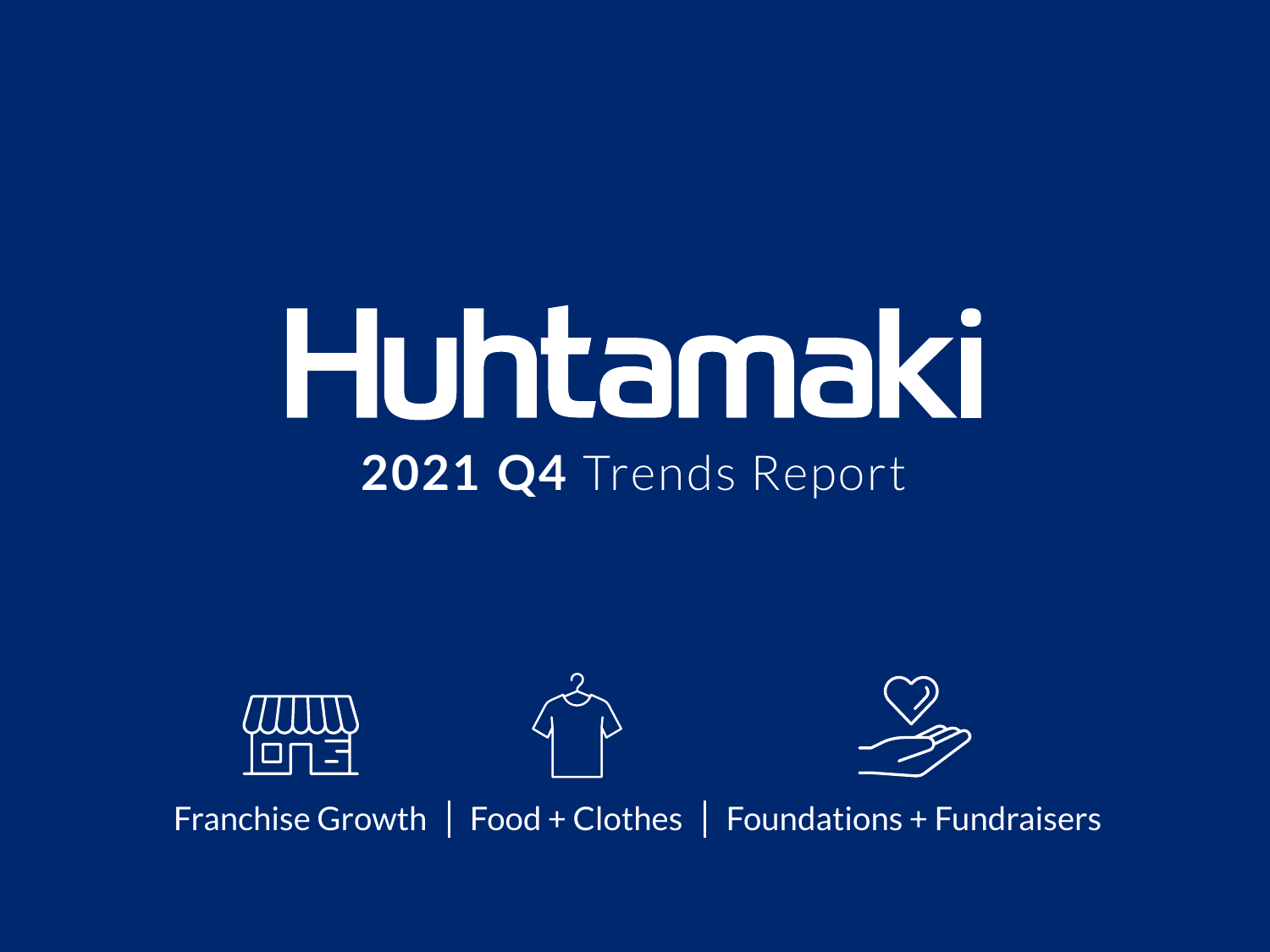

#### **I. Franchise Growth**

Restaurants are optimistic as to what the future holds for their growth possibilities. In spite of the challenges of the pandemic, the Delta variant and industry-wide labor shortages, more restaurants are hoping to expand via franchising. A major benefit of franchising is that company headquarters can share their liabilities with other parties in the form of labor and capital.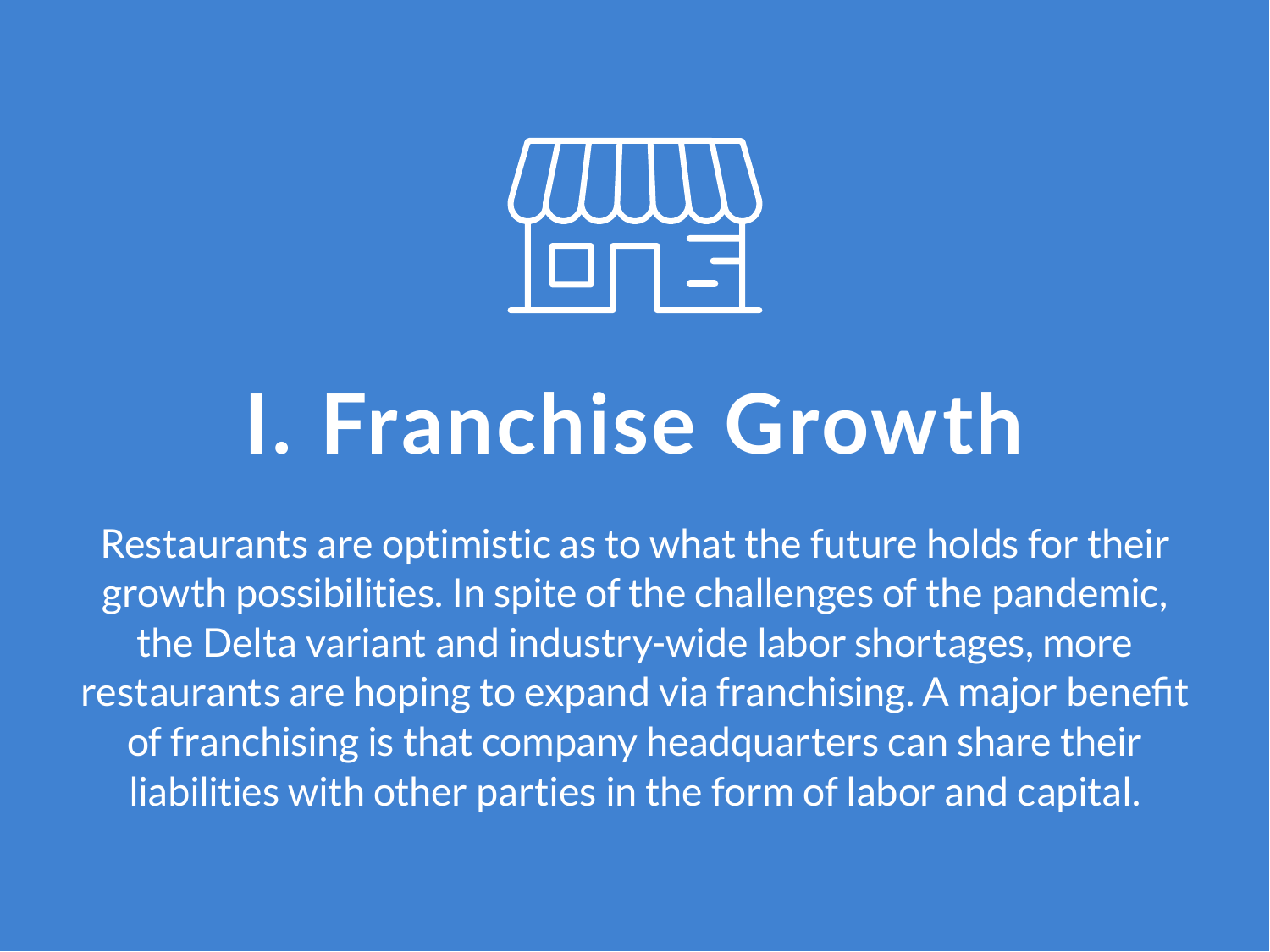#### **Caribou Coffee**



Focusing on the needs of the consumers and their behaviors, Caribou Coffee wants to expand beyond their current 20-state footprint. Their franchise program will feature multiple store prototypes, **including drive-thru only** and **those with indoor seating options.**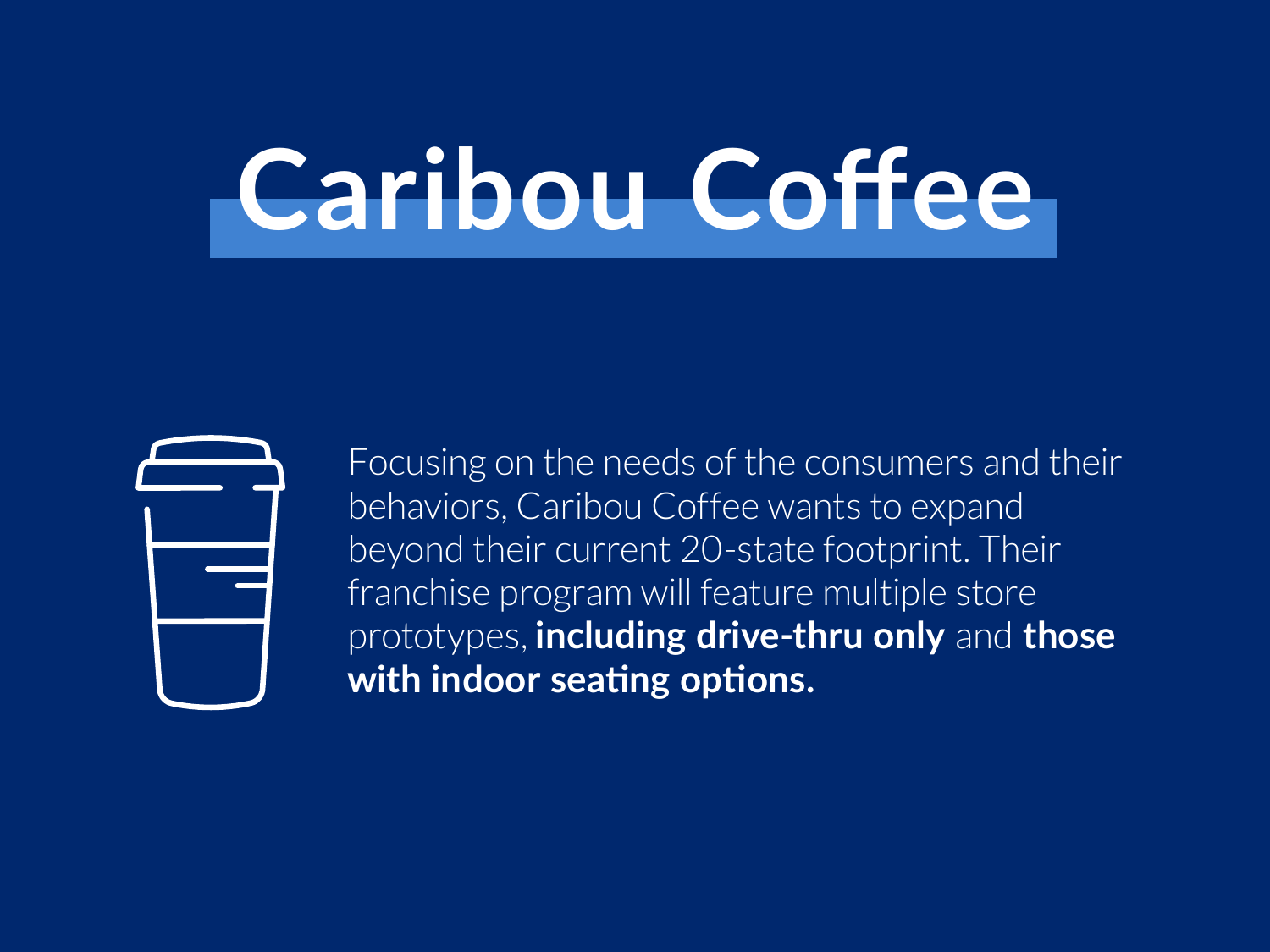#### **Shaq's Big Chicken**

Shaquille O'Neal's Shaq's Big Chicken restaurant, founded in 2018, is expanding through a franchising program targeting multi-unit operators.



They're offering franchisees the traditional **brick-and-mortar spaces** and a **ghost-kitchen option**, and they're partnering with Walmart for a **store-within-a-store concept**.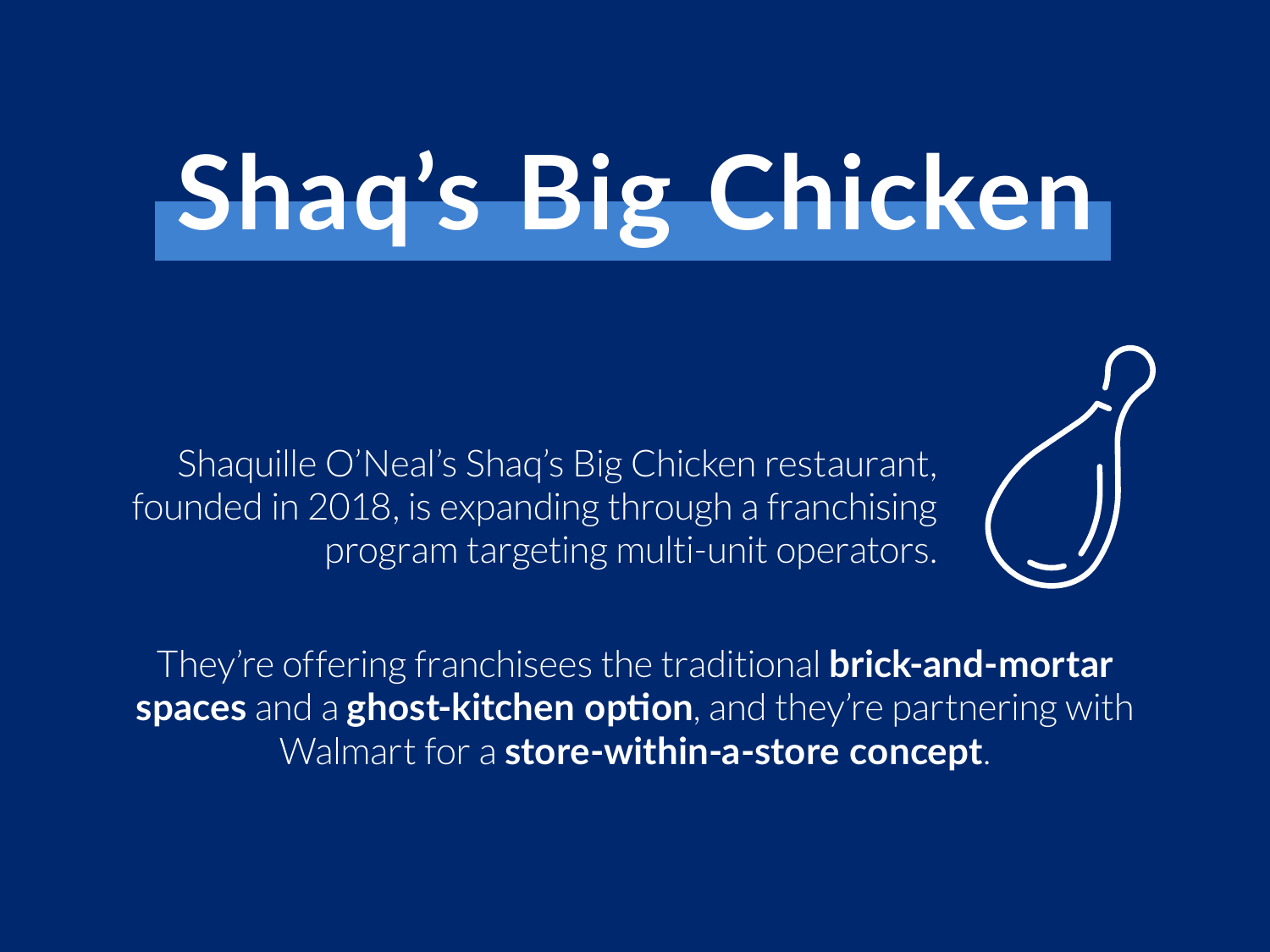#### **Brooklyn Dumpling Shop**



This Manhattan-based automat-style dumpling dispensary opened in 2021. Their ambitious goal, to expand to **500 units** in all **50 states** by **2026** through franchising, is well underway.

Their unique dumpling recipes will soon be expanding with multi-unit franchise agreements in major cities like **Austin, TX, New York, New Jersey** and **Florida.**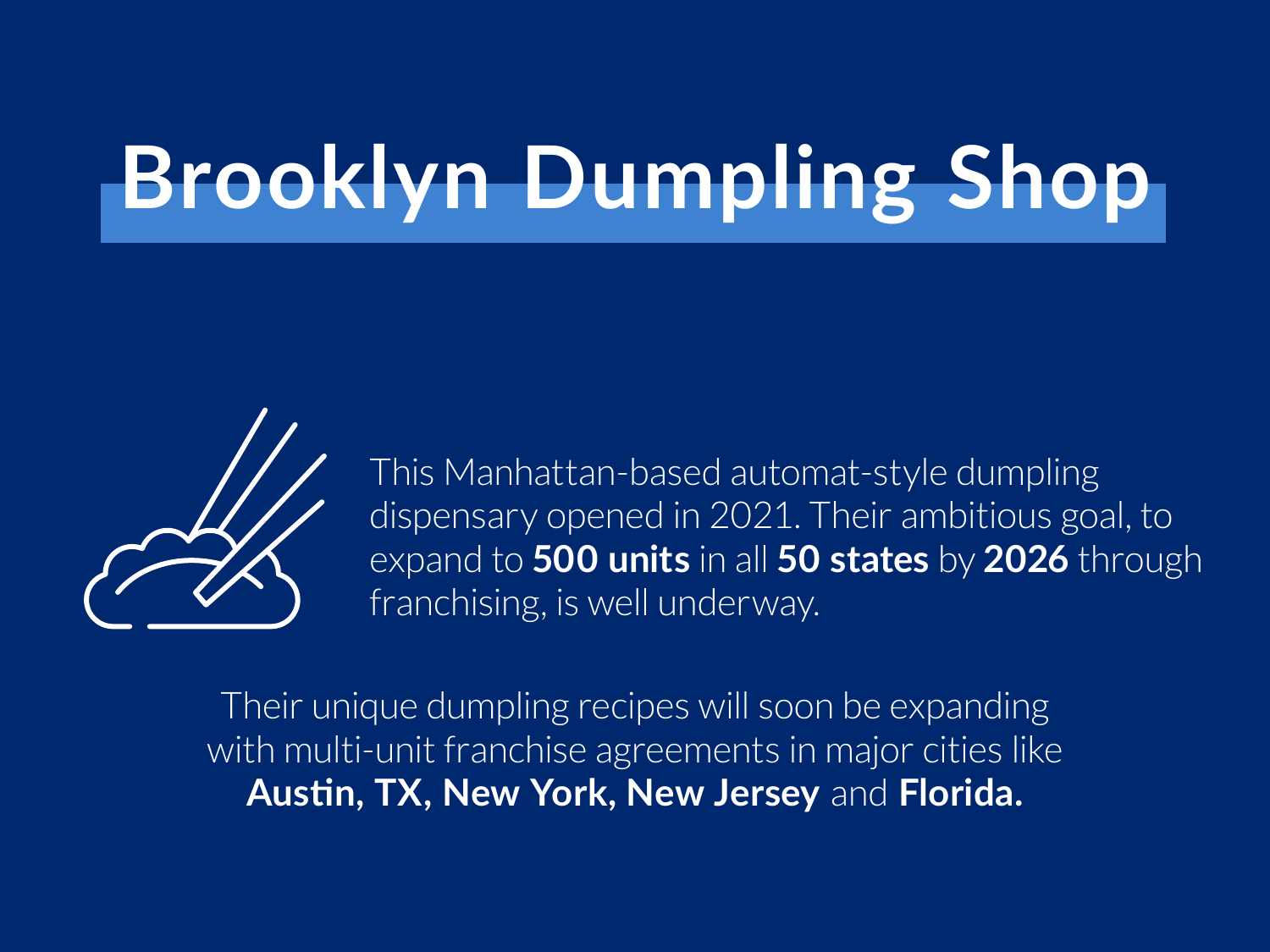## **The Red Chickz**

The Red Chickz owner, Shawn Lalehzarian, took notice of the popularity of **Nashville hot chicken** and decided to take this Southern favorite across the country.

After opening up locations on the West Coast, he is now looking to grow into other states like **Arizona**, **Nevada** and **Texas** through a franchise system.



Lalehzarian is hopeful that other hot chicken enthusiasts will become passionate franchisees to make the brand even more successful.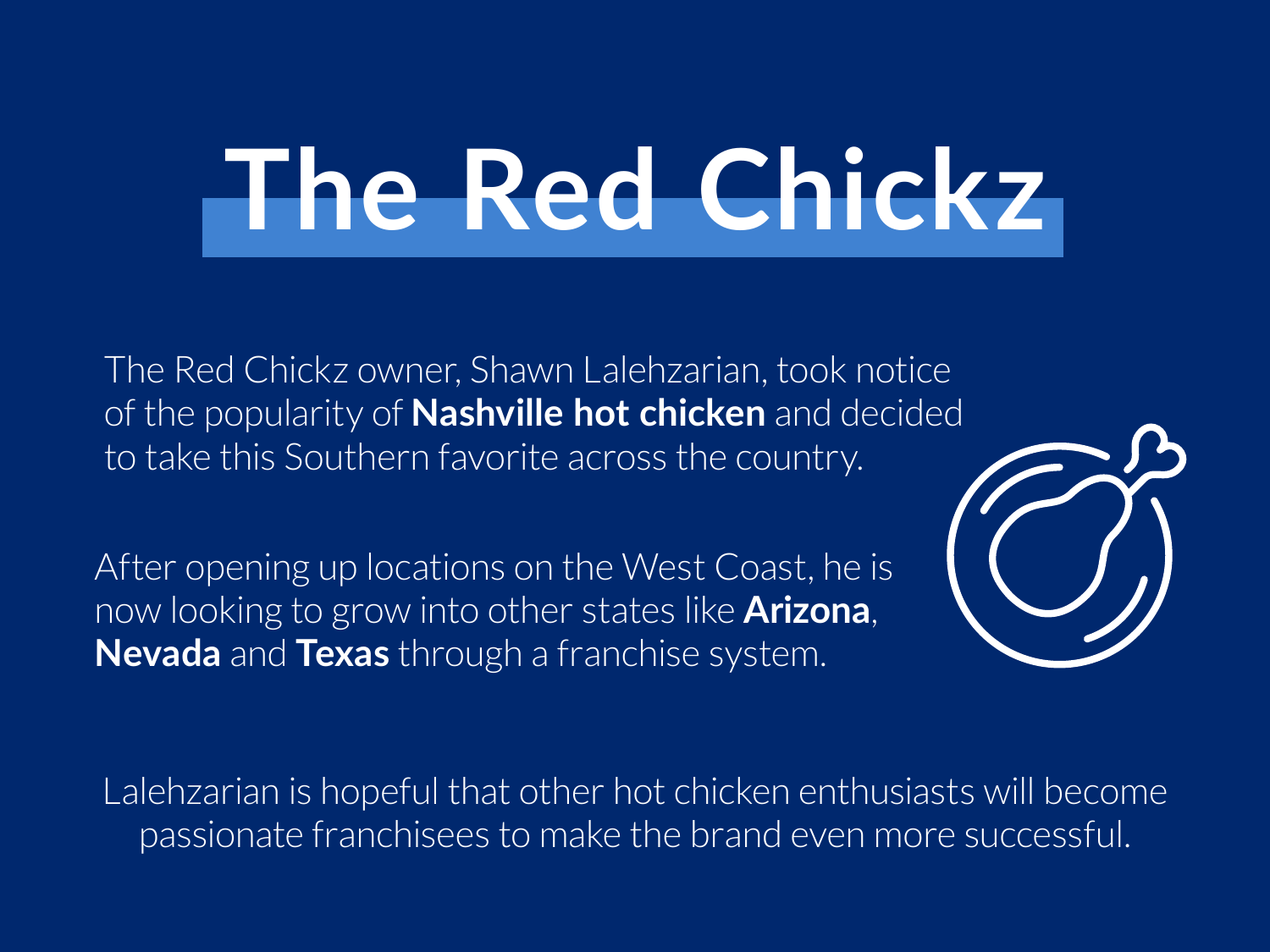

Many restaurants are amping up customer engagement by releasing branded clothing and accessories for customers to enjoy their experience beyond just food consumption.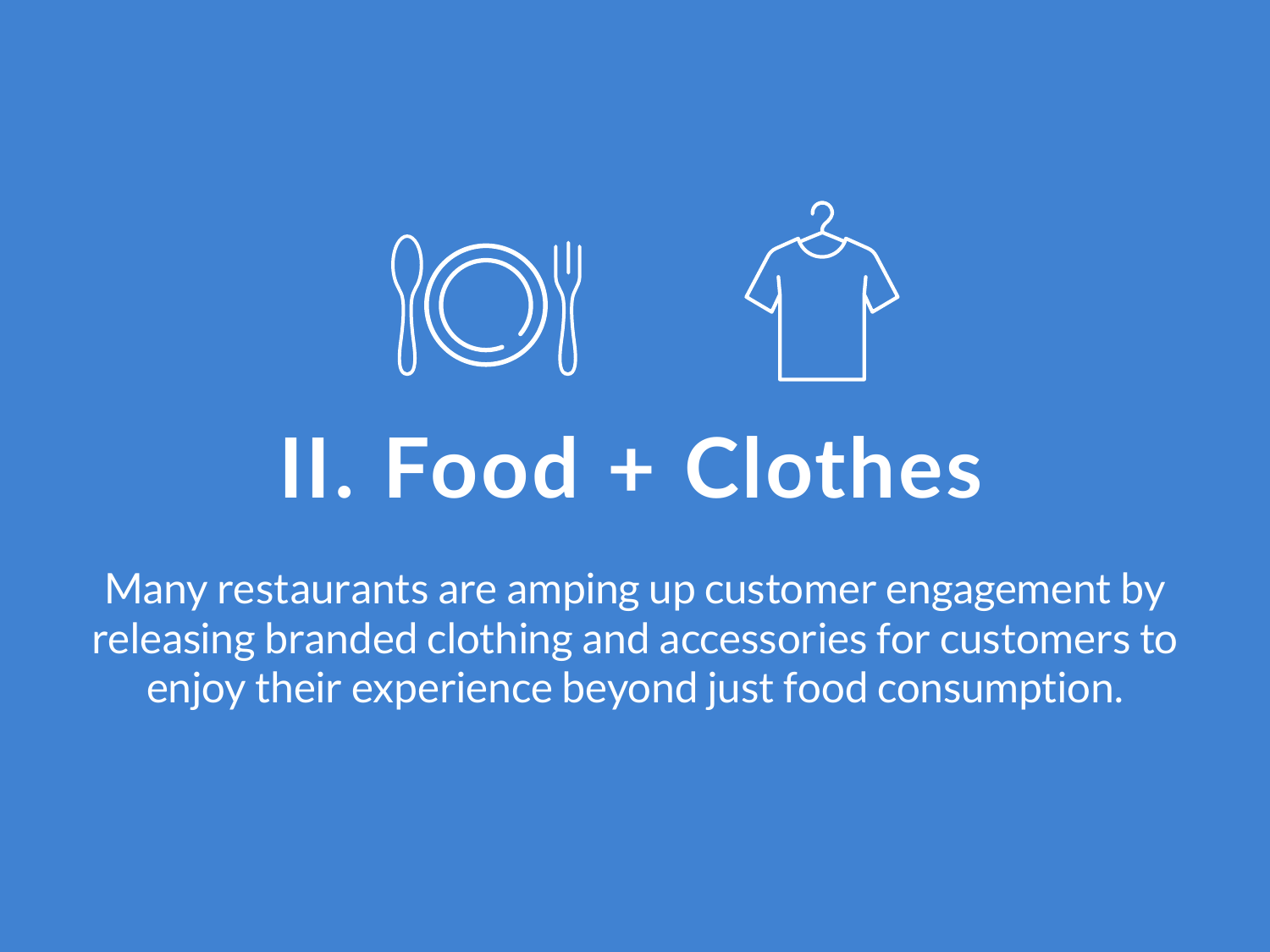# **Popeyes**



Singer and new **Popeyes** franchise owner **Megan Thee Stallion** is partnering with the chain on a new hot sauce flavor and merchandise line offering everything from **bikinis** to **dog toys**.

**The Hottie Sauce** will be featured with Popeyes' popular chicken sandwich and their newly-added nuggets.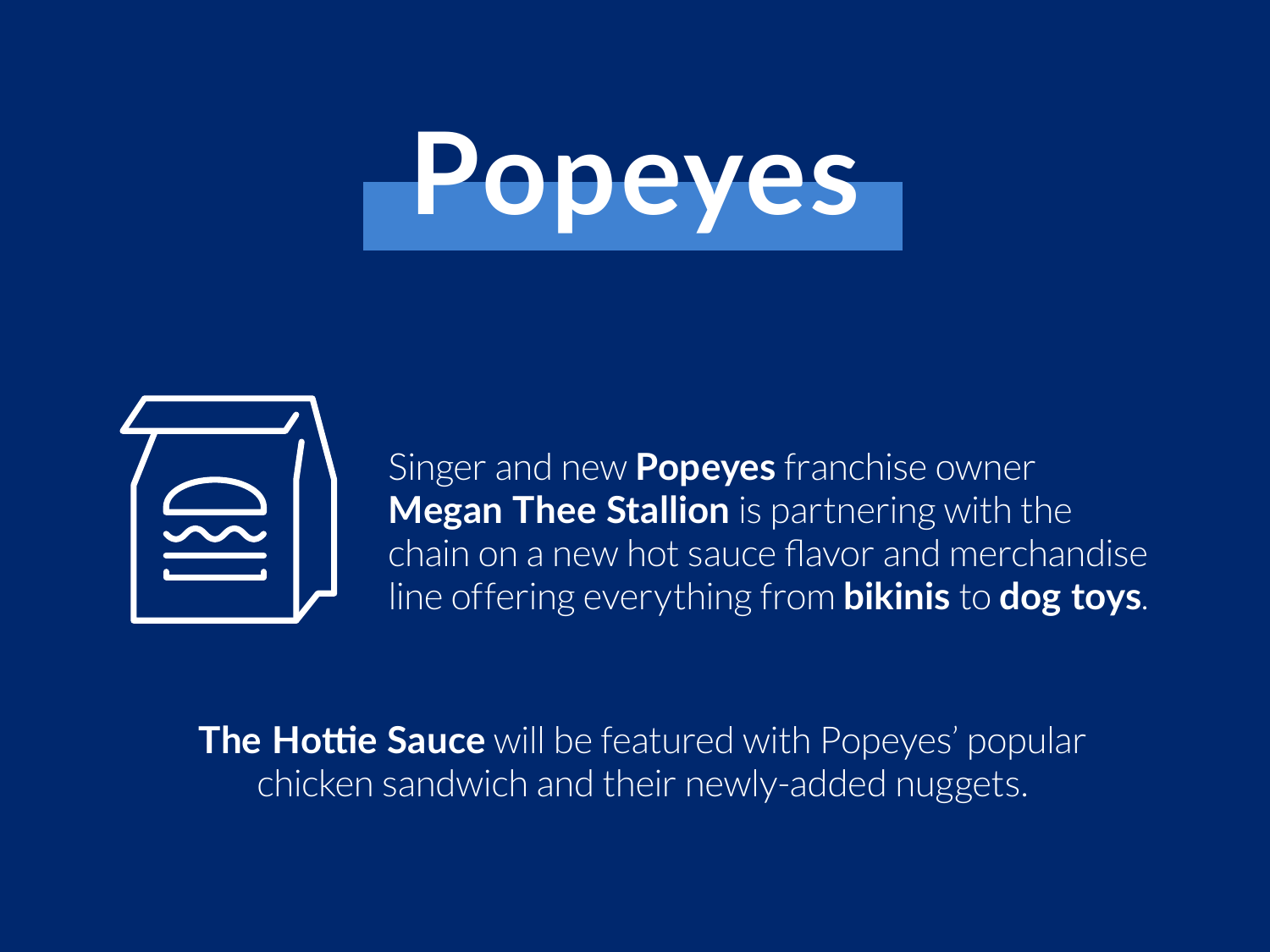# **Arby's**

In a new, offbeat branding method, **Arby's** is going for the nose.



Their **Smoked Sweats** coincide with the release of their new limited-edition Real Country Style Rib Sandwich. The **hoodie** and **lounge pant** combo is hickory-smoked, just like their sandwich.

Designed by apparel company **Stateline**, Smoked Sweats sold out soon after their initial launch, and more have since been released.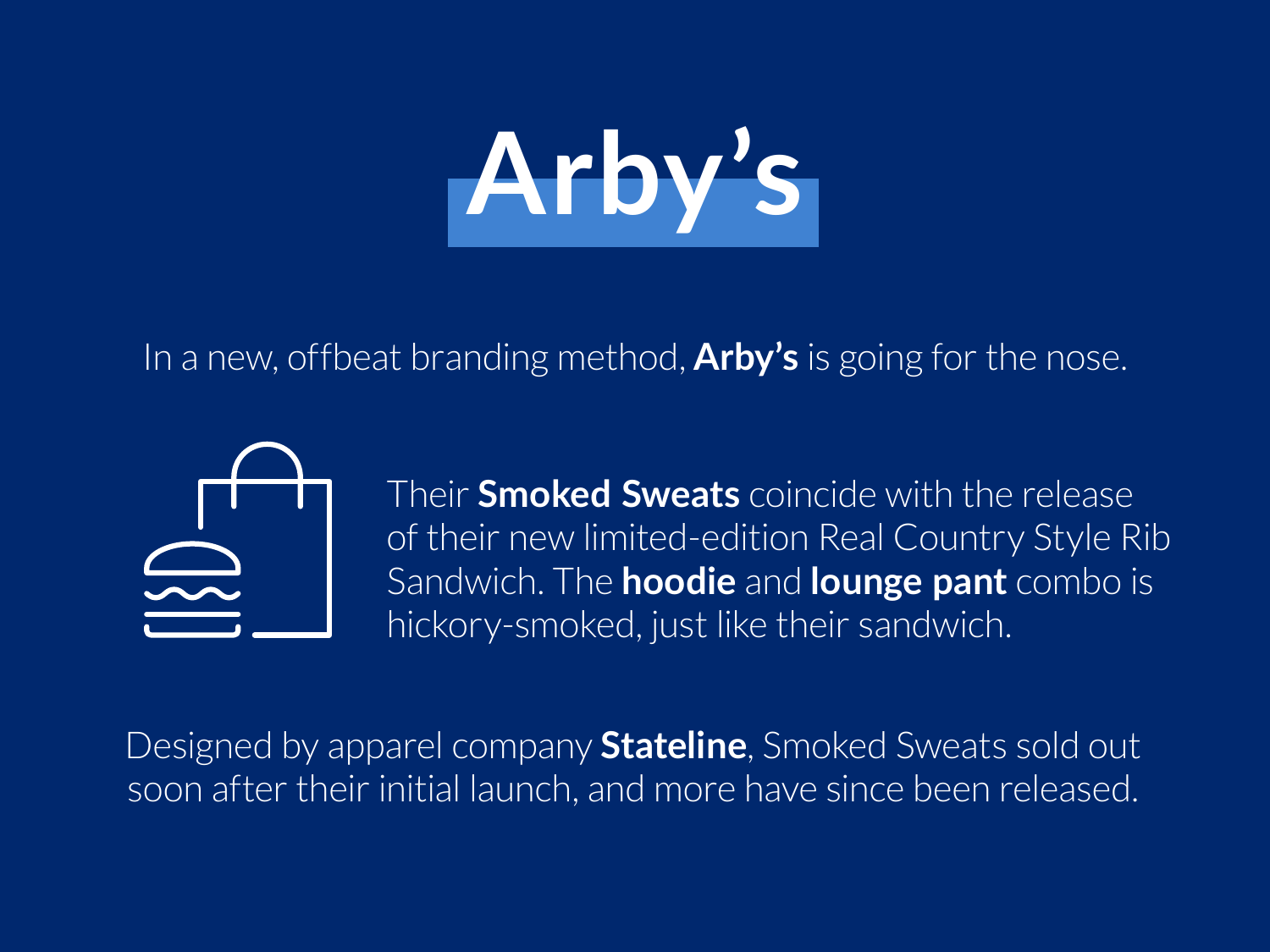



This 102-year-old brand tapped into their "hip nostalgia" spirit when they launched the **Cheddar Weather Collection**.

This high-end clothing line was made to support the new star of their menu this fall, **Cheese Curds**, made from 100% Wisconsin white Cheddar cheese. The line includes cold weather favorites like **hats**, **boots** and **scarves**.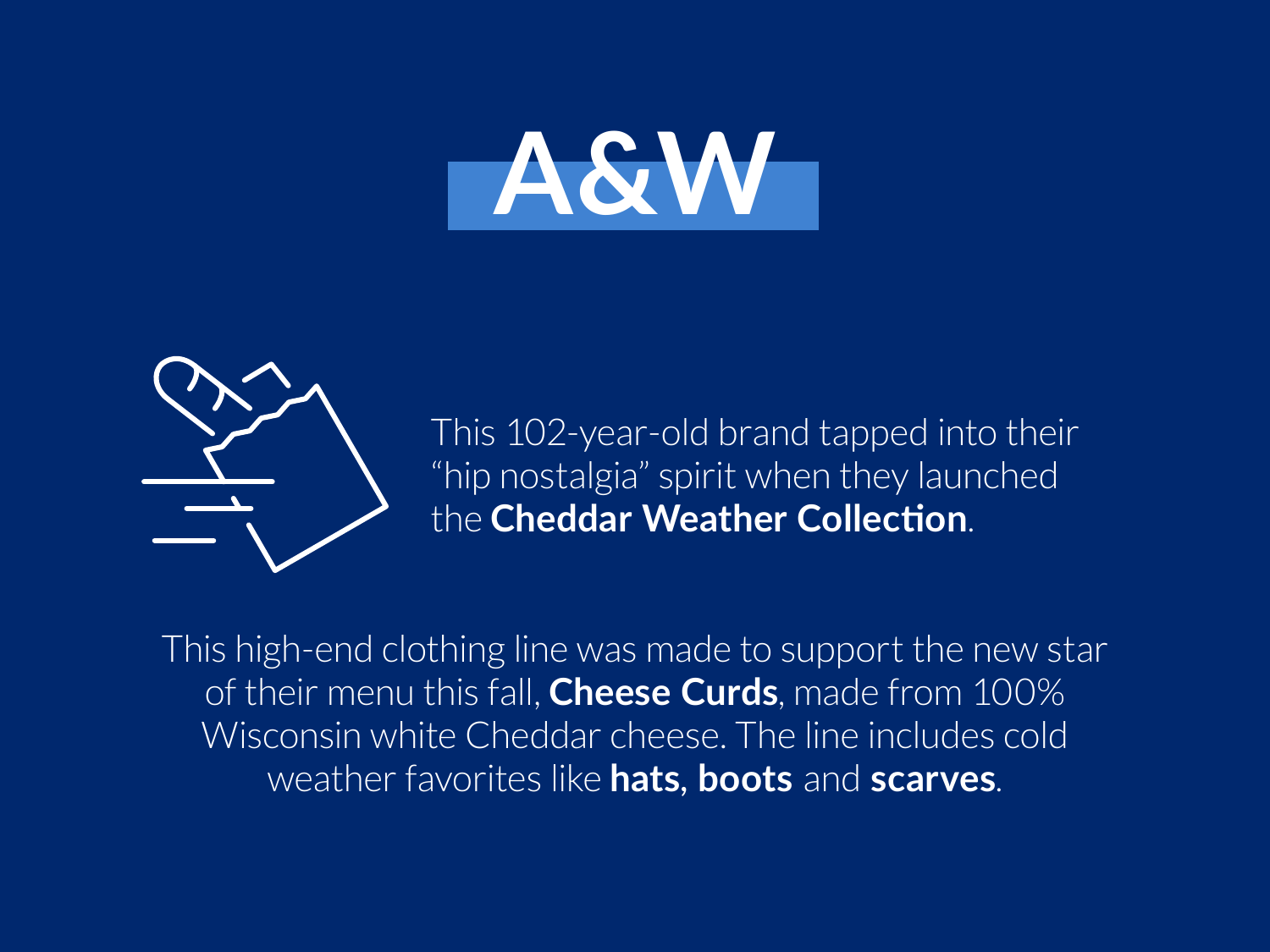#### **McDonald's**



No stranger to the branding game, **McDonald's** has already launched a clothing line with **Saweetie** the rapper to coincide with the **Saweetie meal**. Now, they're also leaning into nostalgia in partnership with **BoxLunch**. This line includes a **Happy Meal purse, T-shirts, hoodies,** and other **accessories** featuring Ronald and friends.

The launch of these products is also helping out the needy since BoxLunch is donating a meal to a person in need through Feeding America with every \$10 spent. According to Jennifer DelVecchio, Senior Director, Strategic Alliances, this gives the company an opportunity to "*focus on living our purpose of feeding and fostering the communities we operate in.*"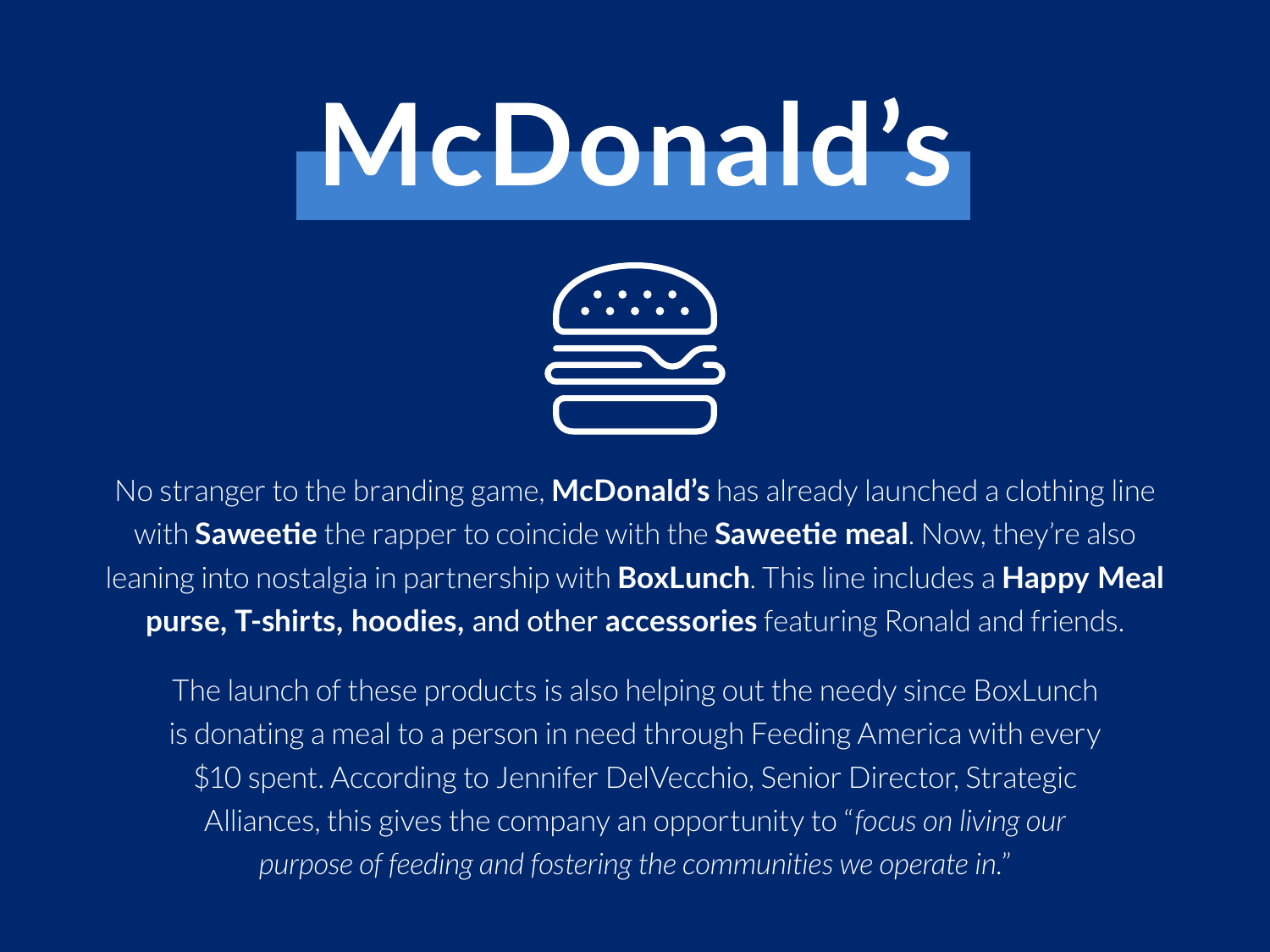## **Panera**



Last summer, **Panera** dove into the apparel business with a line of **swimwear** and even a **pool float** to promote their soups — especially their Broccoli and Cheddar Soup.

The swimsuits included illustrations of their ingredients with **SOUP** printed in bold letters and Panera's signature colors. The pool float looks like their soup bread bowls to help keep their soups in the front of customers' minds even during the heat of summer.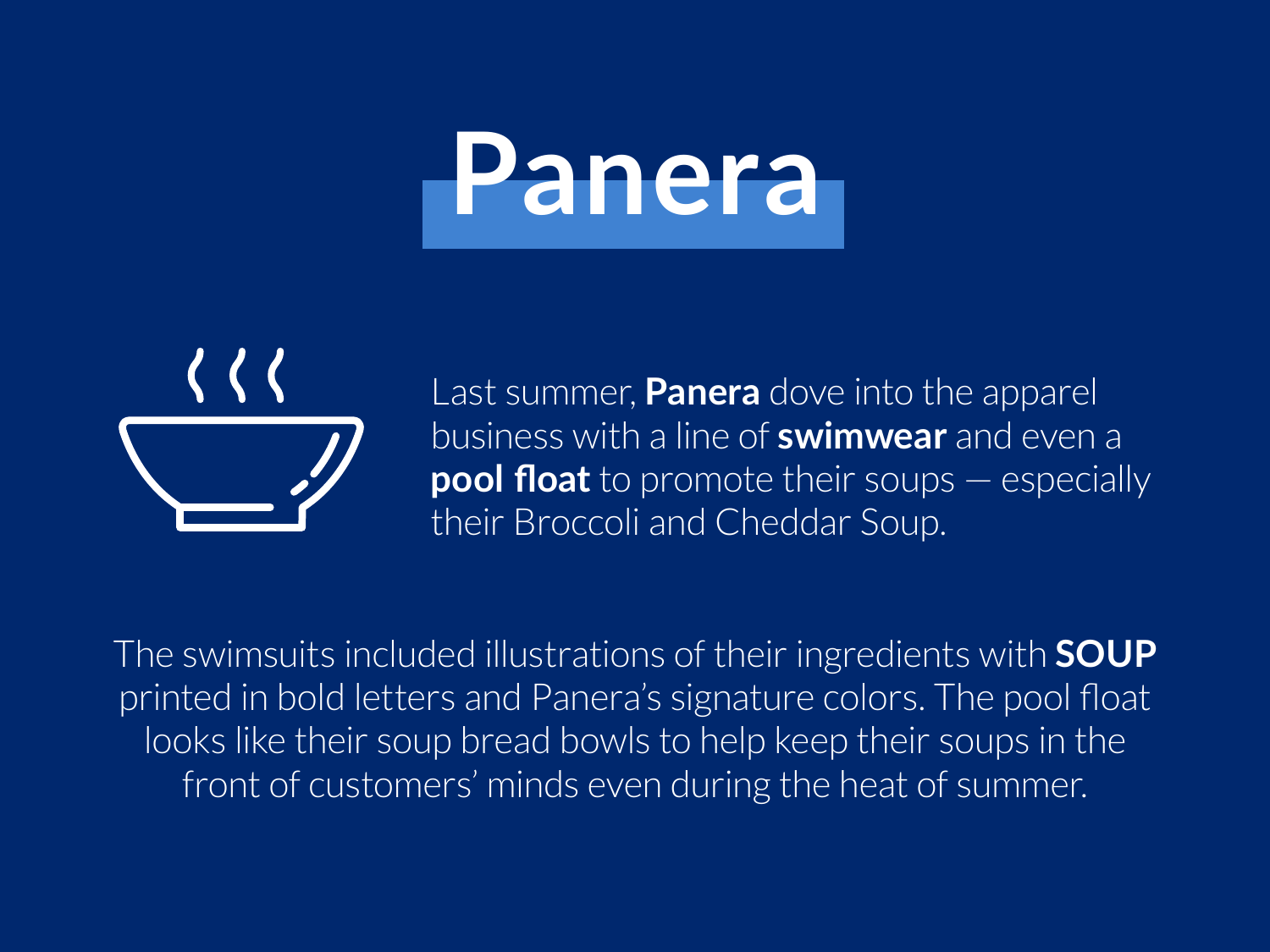

#### **III. Foundations + Fundraisers**

After many restaurants had to pause, cancel or rethink their annual fundraisers in 2020, many locations are excited to once again open their doors to their community and to facilitate community giving.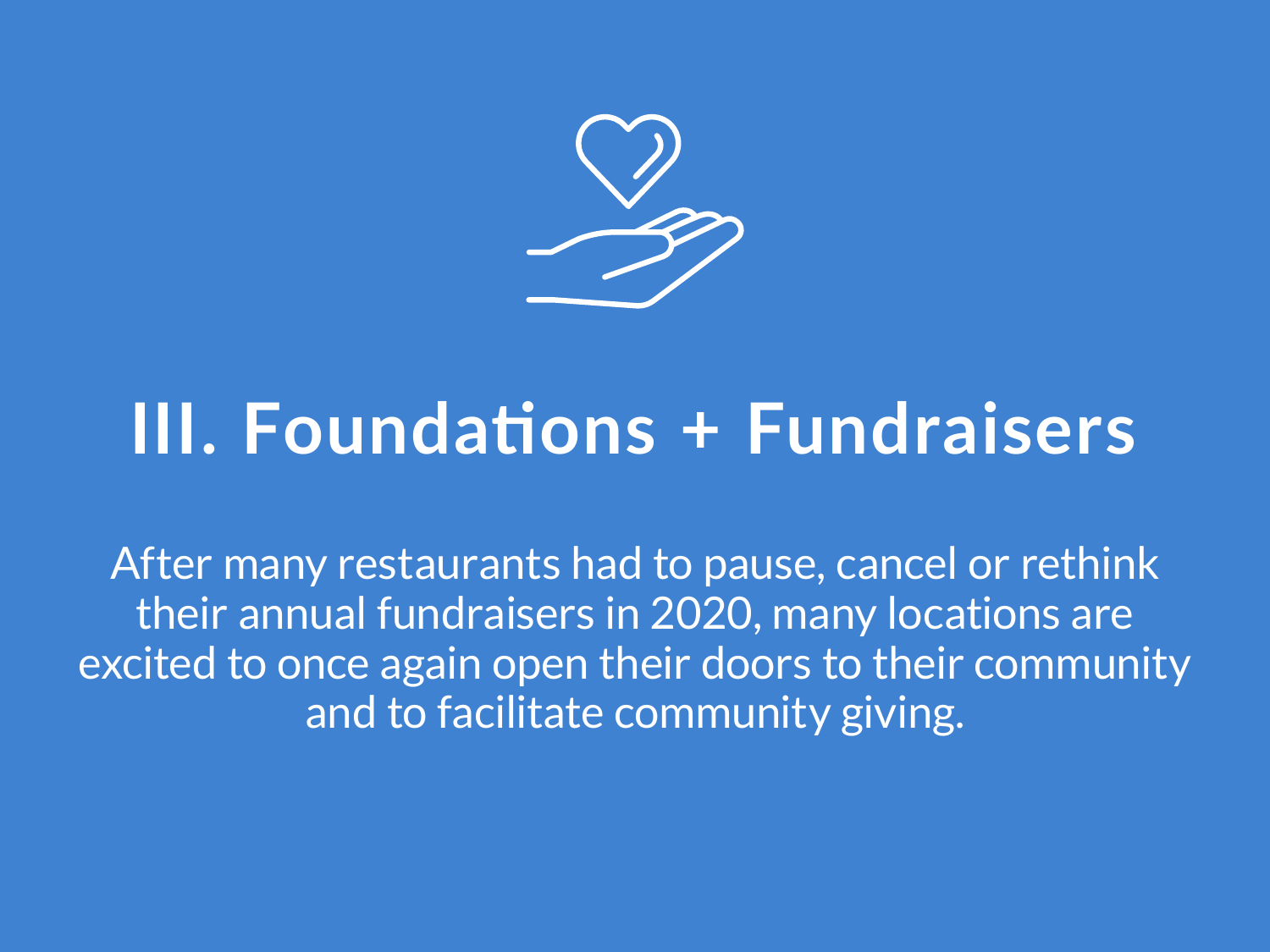### **Biscuitville**



This Virginia and North Carolina-based chain hold their **Breakfast After Dark** fundraiser in October as a way to raise money for **schools** and **community organizations** throughout the area they serve.

Normal business hours are for breakfast and lunch. But for one night only, **Biscuitville's** team members eagerly serve breakfast favorites and give **20%** of their proceeds to **611 schools** and **organizations**.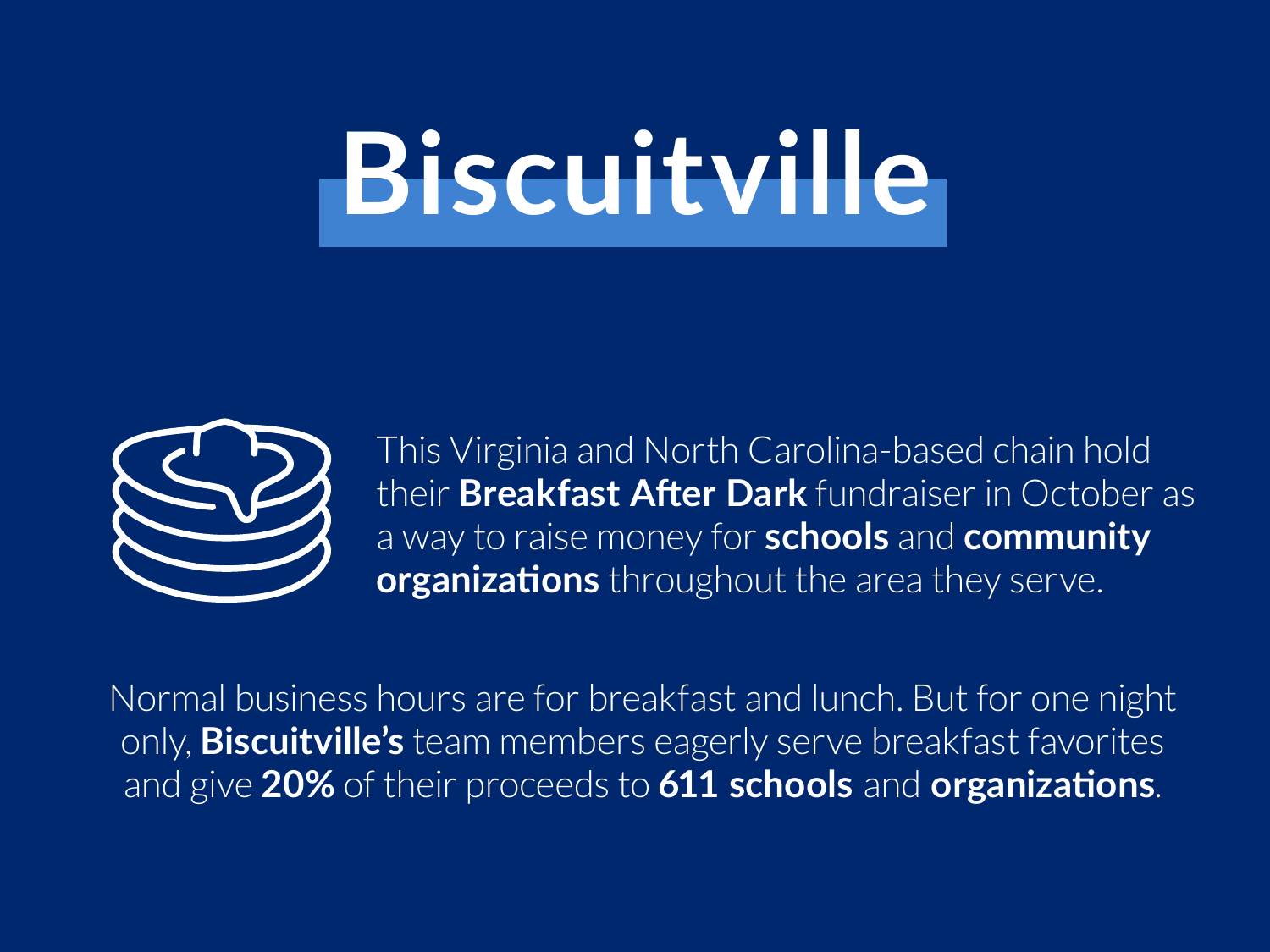## **Cousins Subs**

They have a new **Round Up Campaign** to support their charitable organization called the **Make It Better Foundation**.



Customers, in-store, online and through the app, are encouraged to round up their total to contribute to the Make It Better Foundation, which focuses on **health** and **wellness, hunger and youth education** in their community.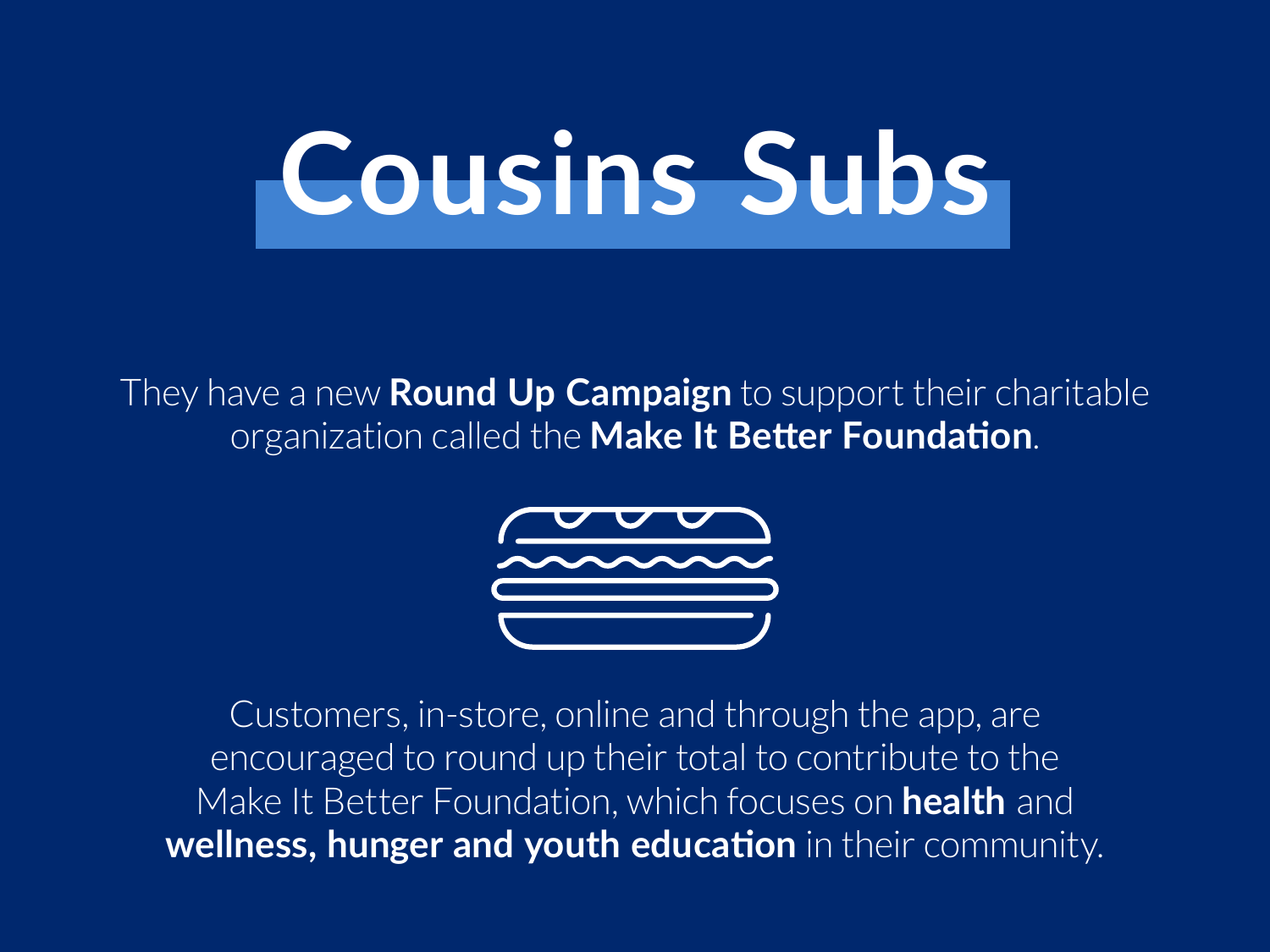# **Hungry Howie's**

**Hungry Howie's** hosted its 12th annual **"Love, Hope & Pizza"** campaign to raise funds for the **National Breast Cancer Foundation.**



The brand offered customers a couple of different ways to give, either by ordering their famous Flavored Crust® pizza (and a donation is made from that) or by rounding up their total bill. To date, **\$3.5 million dollars** have been raised.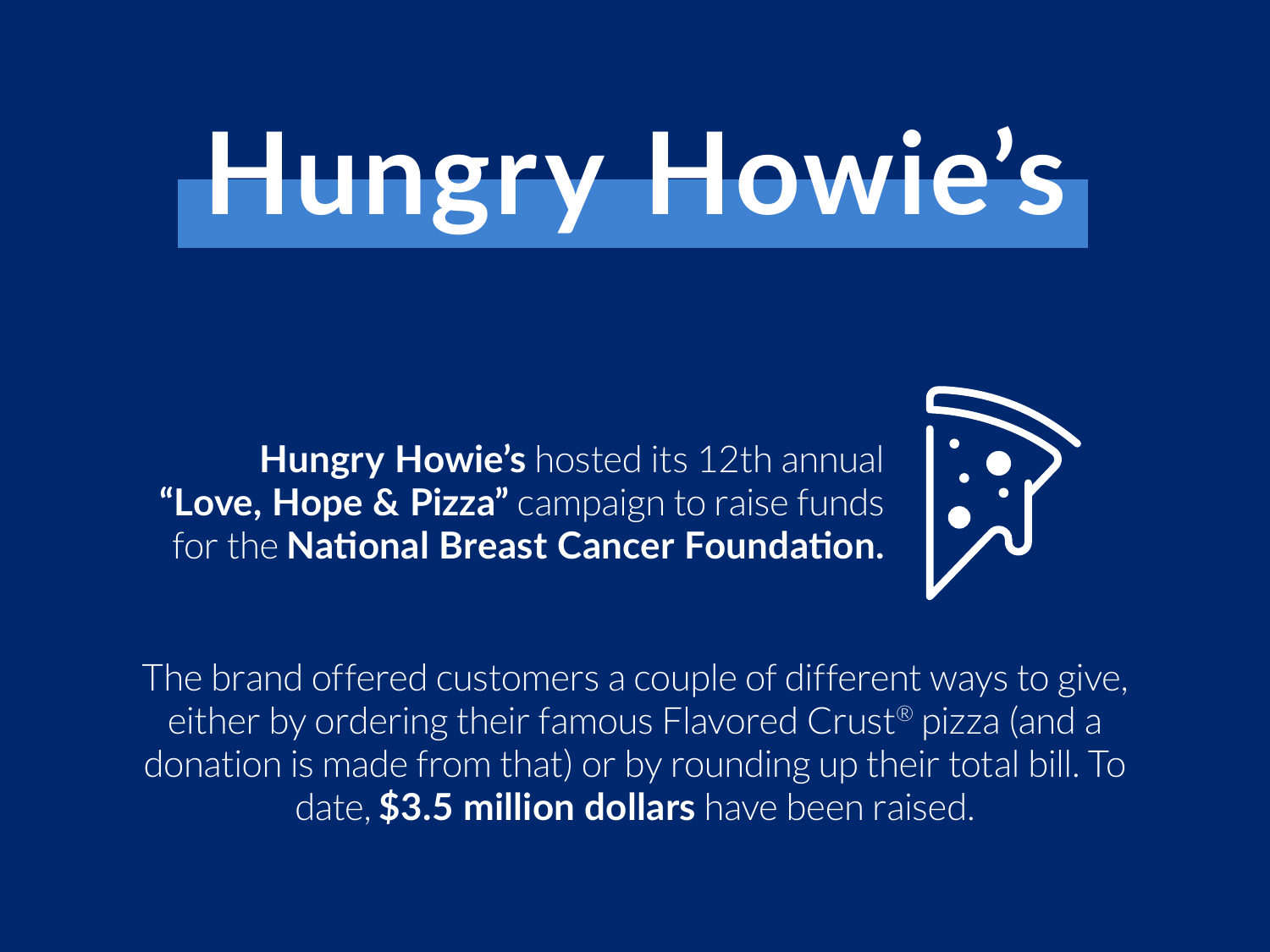## **Crumbl Cookies**

Like Hungry Howie's, **Crumbl Cookies** raises money for **breast cancer**.



The company made a **\$25,000 donation** to the **Know Your Lemons Foundation** that focuses on breast cancer awareness and early detection through education.

It also takes **\$1 donations** from cookie customers and sells a set of **all-pink cookies** in October.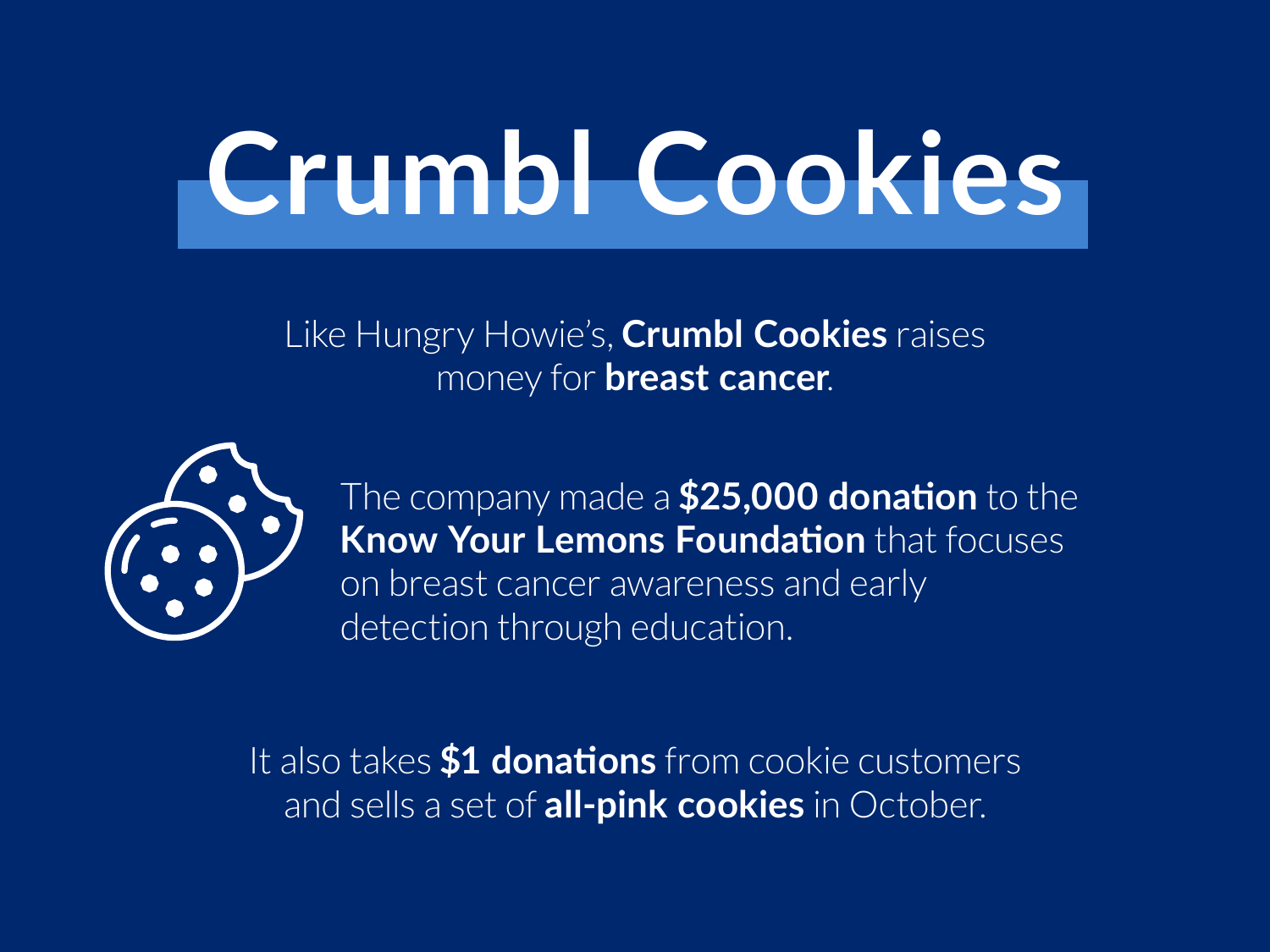#### **Sign-Off**

As leaders in the foodservice industry, it's vital to stay on top of the trends your customers care about. Building that connection by expanding into new places through franchising, staying engaged with customers through branding efforts, or supporting the communities you serve through fundraising are so important. Huhtamaki North America stays at the forefront of these trends to help your business navigate the ever-changing foodservice landscape.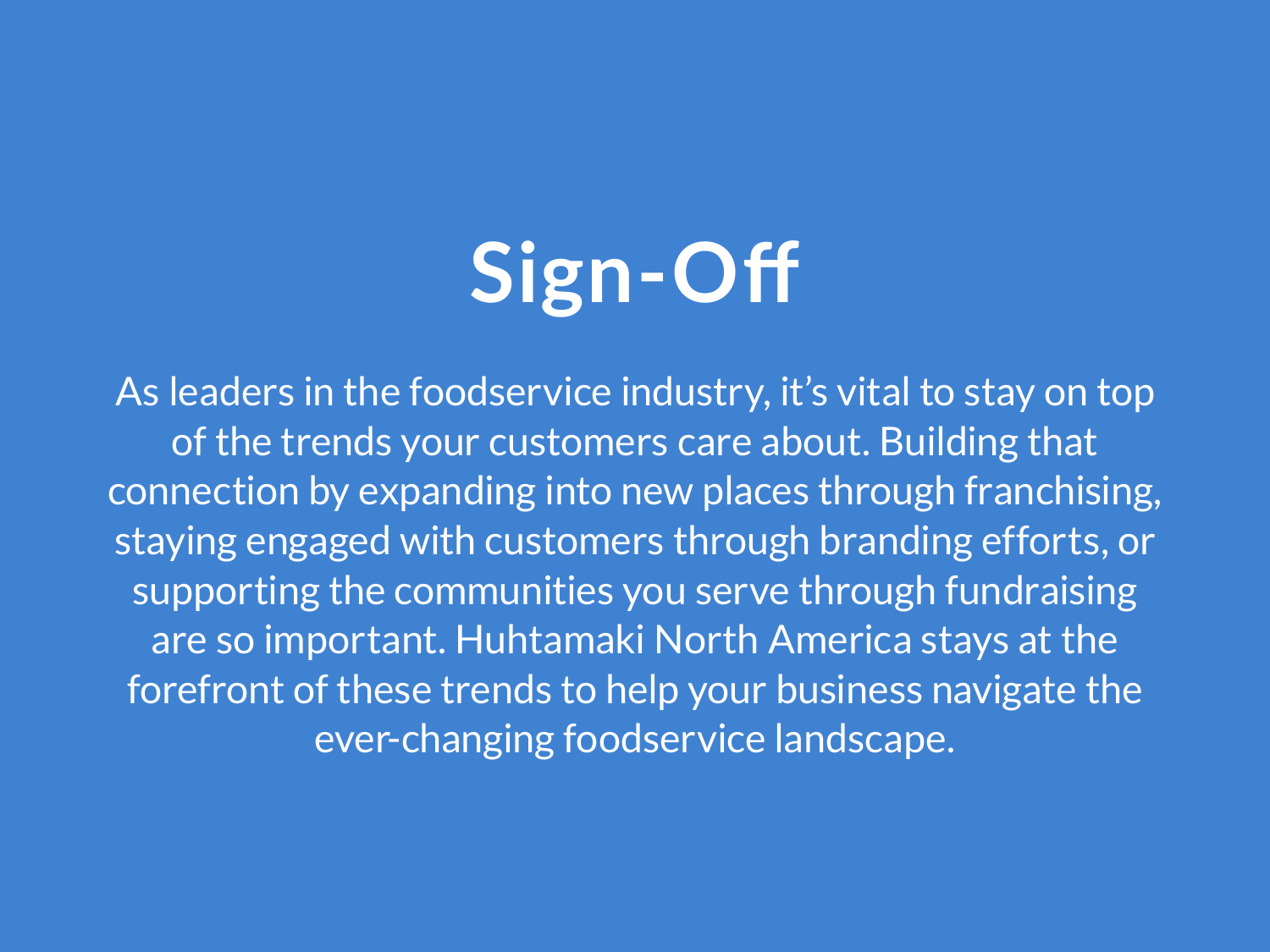#### **Q4 2021 Trends Report Sources by Slide**

- Slide 2: https://www.restaurant-hospitality.com/operations/look-who-s-franchising-now-fall-edition-1?NL=RH 009&Issue=RH009\_20210927\_RH009\_105&sfvc4enews=42&cl=article\_1\_b&utm\_rid=CPG0600001 6957313&utm\_campaign=47772&utm\_medium=email&elq2=d0663670cacd4f9981bce7976cbf14e6
- Slide 3: https://www.nrn.com/fast-casual/caribou-coffee-announces-nat ional-franchising-under-newly-formed-panera-brands-platform
- Slide 4: https://www.forbes.com/sites/aliciakelso/2021/10/11/how-shaqs-big-ch icken-plans-to-win-in-the-competitive-qsr-category/?sh=4c8544a42f9d
- Slide 5: https://www.restaurant-hospitality.com/operations/lo ok-who-s-franchising-now-fall-edition/gallery?slide=2
- Slide 6: https://www.qsrmagazine.com/news/emerging-concept-red-chickz-announces-franchi sing-opportunity?utm\_campaign=20210806&utm\_medium=email&utm\_source=jolt
- Slide 8: https://www.businessinsider.com/megan-thee-stallion-popeyes-new-hot-sauce-2021-10
- Slide 9: https://adage.com/creativity/work/arbys-makes-meat-scented-loungewear/2370581?utm\_source= ad-age-news-alerts&utm\_medium=email&utm\_campaign=20211008&utm\_content=hero-headline